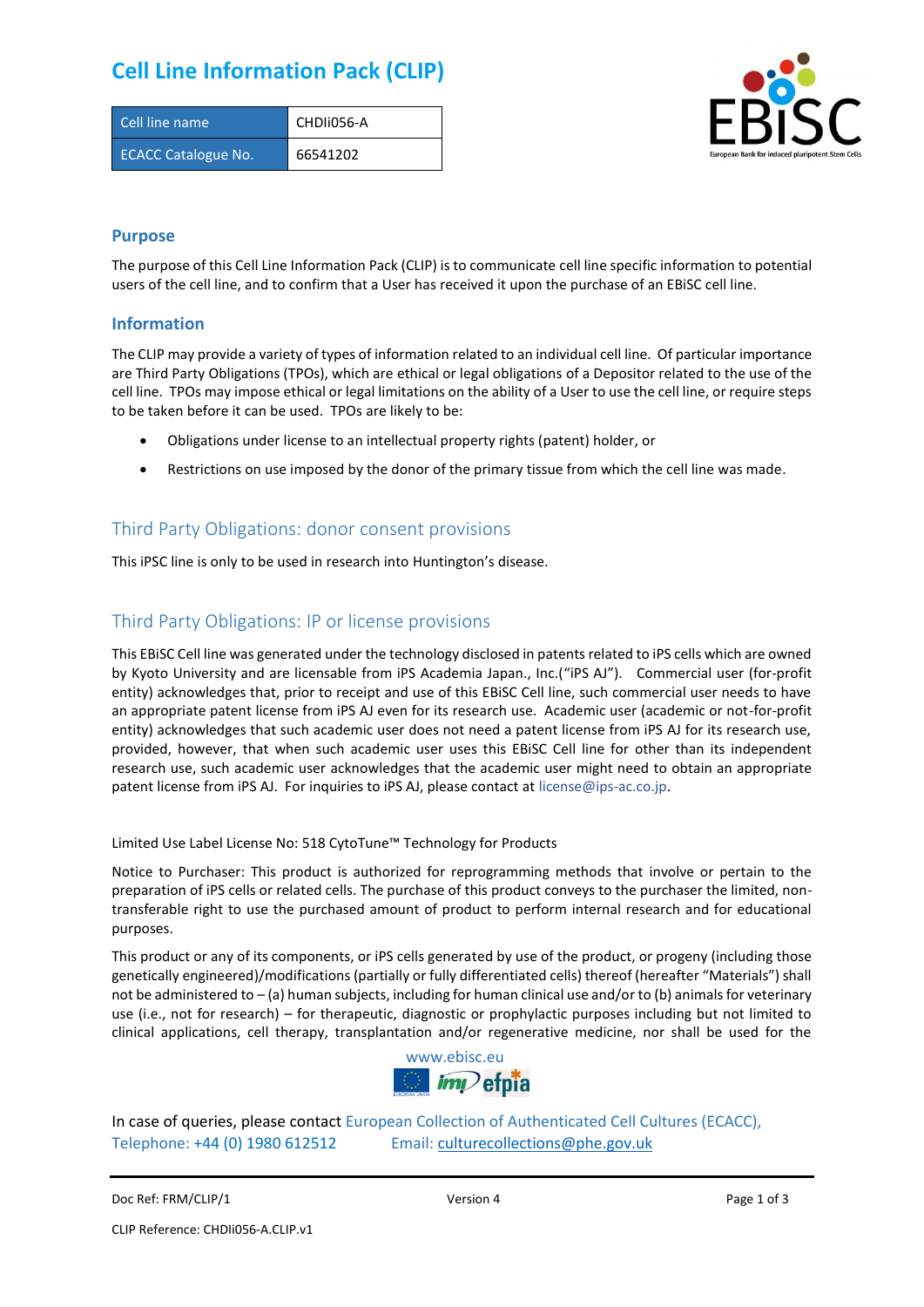### **Cell Line Information Pack (CLIP)**

| Cell line name             | CHDII056-A |
|----------------------------|------------|
| <b>ECACC Catalogue No.</b> | 66541202   |



creation of human embryos, and/or admixed embryos with embryos of animals including humans for any purpose including for research. No right to resell the Materials is conveyed expressly, by implication, or by estoppel.

For clarity, purchasers have the right to use third party service providers for generating iPS cells and modifications for the benefit of such purchasers, but not for screening using the Materials except when such a provider has appropriate licenses from ID Pharma Co., Ltd. and iPS Academia Japan, Inc. Purchasers can deposit the Materials with not-for-profit repositories ("Repositories") and transfer cells to not-for-profit research entities (not affiliated with a for-profit organization) for their internal research. Such recipient Repositories and not-for-profit research entities are allowed to distribute the Materials not-for financial gain to other users for their internal research, and in case the recipient user is a for-profit entity, such recipient Repositories and notfor-profit research entities shall notify the recipient user that such for-profit entity is required to contact iPS Academia Japan, Inc., which notification shall be fulfilled by transferring a copy of this Label License along with the transferred Materials.

The limited right allowed in paragraphs above does not include the following commercial applications:

(i) use of iPS cells and progeny (but not modifications) for manufacture or quality control of any product;

- (ii) use of the Materials to provide services including:
- (a) generation of the Materials, information or data on behalf of a third party for financial gain and

(b) screening on behalf of purchasers for financial gain;

(iii) use of the Materials by purchasers for screening or later stage development of therapeutics, diagnostics, prophylactics (e.g., hit-to-lead, lead optimization), except when performed by or on behalf of a not-for-profit research entity for internal research and not for financial gain;

(iv) sale of the Materials to third parties.

To obtain commercial rights for above commercial applications (i) through (iv), purchasers are requested to contact ID Pharma Co., Ltd. at cytotune@dnavec-corp.com and Academia Japan, Inc. directly at license@ipsac.co.jp or through ID Pharma Co., Ltd.

Notwithstanding the foregoing, the following activities are not considered commercial applications for purposes of this label license:

(a) basic research, including, without limitation, target discovery, target validation and assay development;

(b) transfer of cells to not-for-profit research entity for its internal research not for financial gain;

(c) compound screening and safety testing for development of therapeutics, diagnostics and prophylactics by academic and not-for-profit research entities for their non-commercial internal research;

(d) license or commercialization of research results except where such results are drugs or drug candidates, iPS cells or modifications, or where such license or commercialization uses iPS cells or progeny;

Other than rights granted herein, no other right, express or implied, is conveyed by the sale of this product.



In case of queries, please contact European Collection of Authenticated Cell Cultures (ECACC), Telephone: +44 (0) 1980 612512 Email: [culturecollections@phe.gov.uk](mailto:culturecollections@phe.gov.uk)